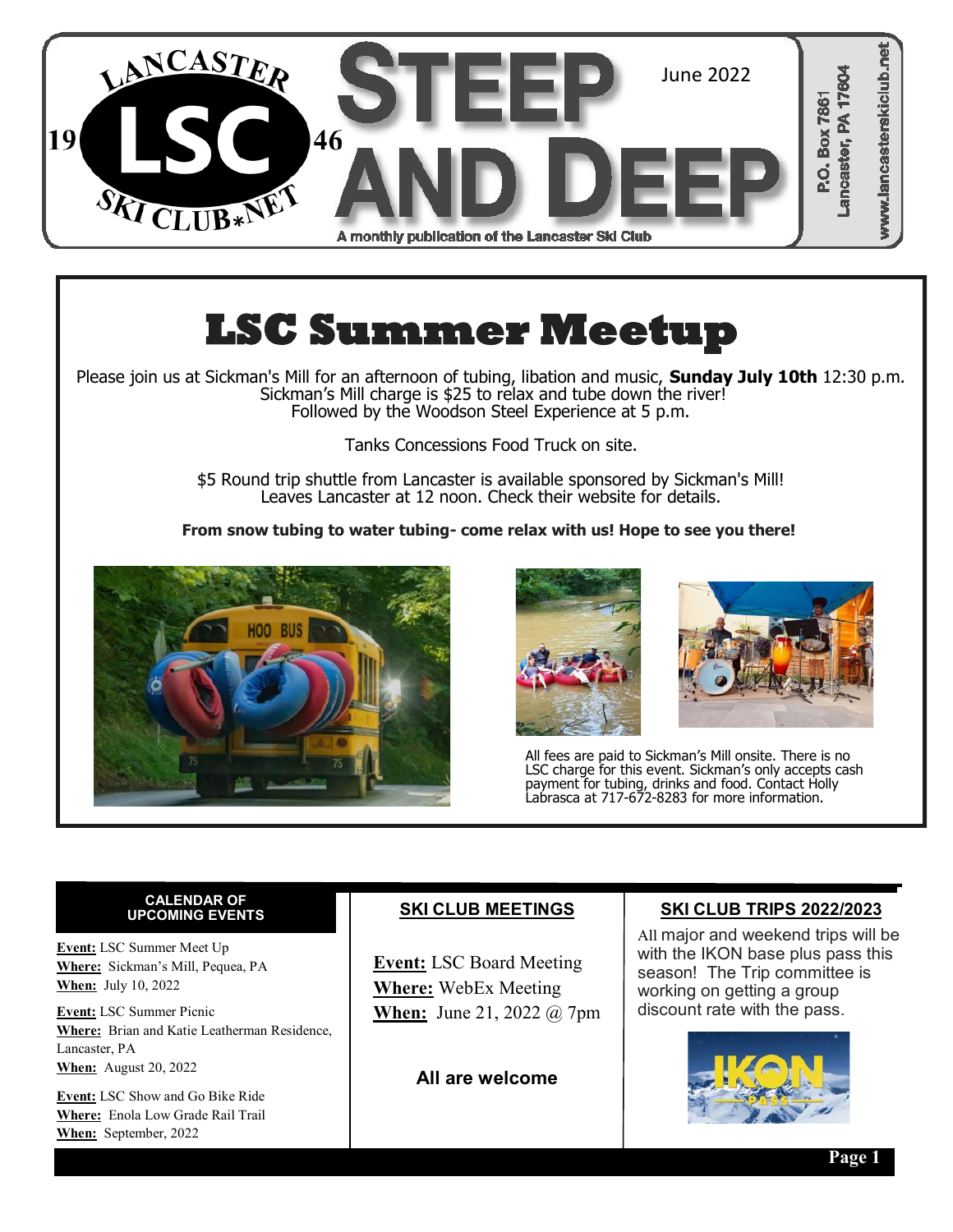## *PREZ SEZ*

I am truly honored to have the title of President for the Lancaster Ski Club. I am so thrilled to be a part of this wonderful legacy and I look forward to the future of this club. It has been amazing to have this in common with my dad, Jon Doman. We have the same goals of making sure this club is a great success for years to come. I sure do have big shoes to fill! It was so amazing to be able to present to him and Stefanie lifetime membership of the club at our spring dance. In case you missed it- they were both presented a lifetime membership to the club for all of their hard work and dedication. My dad has been the trip chairperson since 2006, and we all know that is one of the most time-consuming positions! Speaking of spring dance- thank you to all who attended! We were so thrilled with the venue; we already have a 2023 date booked!

For those who do not know me well, I live in Willow Street with my husband, Dennis, and our two girls, Chloe and Molly. I may not go on a lot of ski trips with the club, but as my kids are now getting older and life is getting easier, we are excited to get on more trips! Chloe will be going into middle school in the fall and loves to ski! She has successfully gone down Minute Man at Roundtop and it was such a proud moment for me! Molly will be going into first grade in the fall. She will be getting on skis for the first time this coming winter and I have a feeling she will be fearless and love the speed! I enjoy spending time with my family, swimming in our pool, camping, hiking and skiing. I am a realtor and work for Keller Williams Elite here in Lancaster. I have lived here my whole life and think Lancaster is such a fun place to live!

We have a great board of directors and have new ideas on what we can start implementing to make our club even better! When you see Justine, our new secretary, please give her a warm welcome to the club. She is one of my best friends who loves the ski club and our fun social events. I am so excited to get things in motion for our summer events as well as awesome ski trips we have lined up. Our summer events will include a summer picnic, Sickman's Mill Tubing, and Show and Go Bike Ride. Major ski trips for this upcoming season are posted on our website. To help you better plan for the ski season, all of our trips will be to IKON pass destinations.

This club would not a be a club without all of our wonderful members! Our club thrives when we all come together to make each event successful and the memories last a life time. We are always looking for volunteers to help our smooth running of operations. If you are not interested in becoming a board or chair member, do not worry! There is always something we could use an extra set of hands on. If you are interested in getting more involved and helping, I would love to connect with you!

Looking forward to seeing everyone at our summer events!

Sincerely, Kris Miller

#### **LSC Board of Directors**

**President: Kris Miller 717-575-3835** kmdoman@live.com

**Vice-President: Mike Jury Treasurer: Brian Leatherman 646-584-8161** bcleatherman@gmail.com

**Secretary: Justine Frymyer 717-669-1538** justinefrymyer617@gmail.com **Membership Chair: Chris Lapes 717-858-0694**

chris.lapes@gmail.com

**Trip Chair: Jon Doman 717-572-3457** [jkdoman@outlook.com](mailto:jkdoman@outlook.com)

**Flyer Chair: Roger Brubaker 717-629-6837** rbrubaker2816@gmail.com

**Social Chair: Holly Labrasca 717-672-8283** holly.L@frontiernet.net

**Past President: Don Benninger 717-390-0622** dhbenninger@gmail.com

#### **LSC Committee Chairs**

**Programs: Don Benninger 717-390-0622** dhbenninger@gmail.com **Web Master: Jim O'Brien 717-618-8449** jtob1@comcast.net **Peddler: Maynard Bacon 717-475-0000** ambaconiii@yahoo.com **Race Coordinator: Roger Brubaker 717-629-6837** rbrubaker2816@gmail.com **Special Olympics: Vic Martell 717-575-4146** vmartell@comcast.net **Public Relations: OPEN**

## **About the Newsletter:**

Visit our website [www.lancasterskiclub.net](http://www.lancasterskiclub.net) for the web newsletter, to download application forms, and for more information on all trips and social activities.

The print version will no longer be mailed to all members every other month beginning July, 2020; however, the web newsletter will be updated monthly on our website.

If you have any suggestions regarding the newsletter, please contact Mike Jury at [jurym87@gmail.com](mailto:jurym87@gmail.com)

And don't forget to check out LSC on Facebook and Meetup! Also, watch your email for our weekly E-blasts!

#### **WELCOME NEW MEMBERS (FOR THE FIRST TIME!!)**

## **Joal and Terri North**

#### **LSC membership runs from March 1 through April 30 of the following year.**

If you changed your mailing and/or email address, please send your new information to Justine Frymyer, to continue receiving the club flyer and email updates.

## **LSC MONTHLY BOARD MEETING**

### **Tuesday, June 21st @ 7pm**

Kris Miller

Location: WebEx Meeting

(717) 575-3835 kmdoman@live.com

Board meetings are open to all LSC club members. Please contact the board president to let them know you are planning to attend.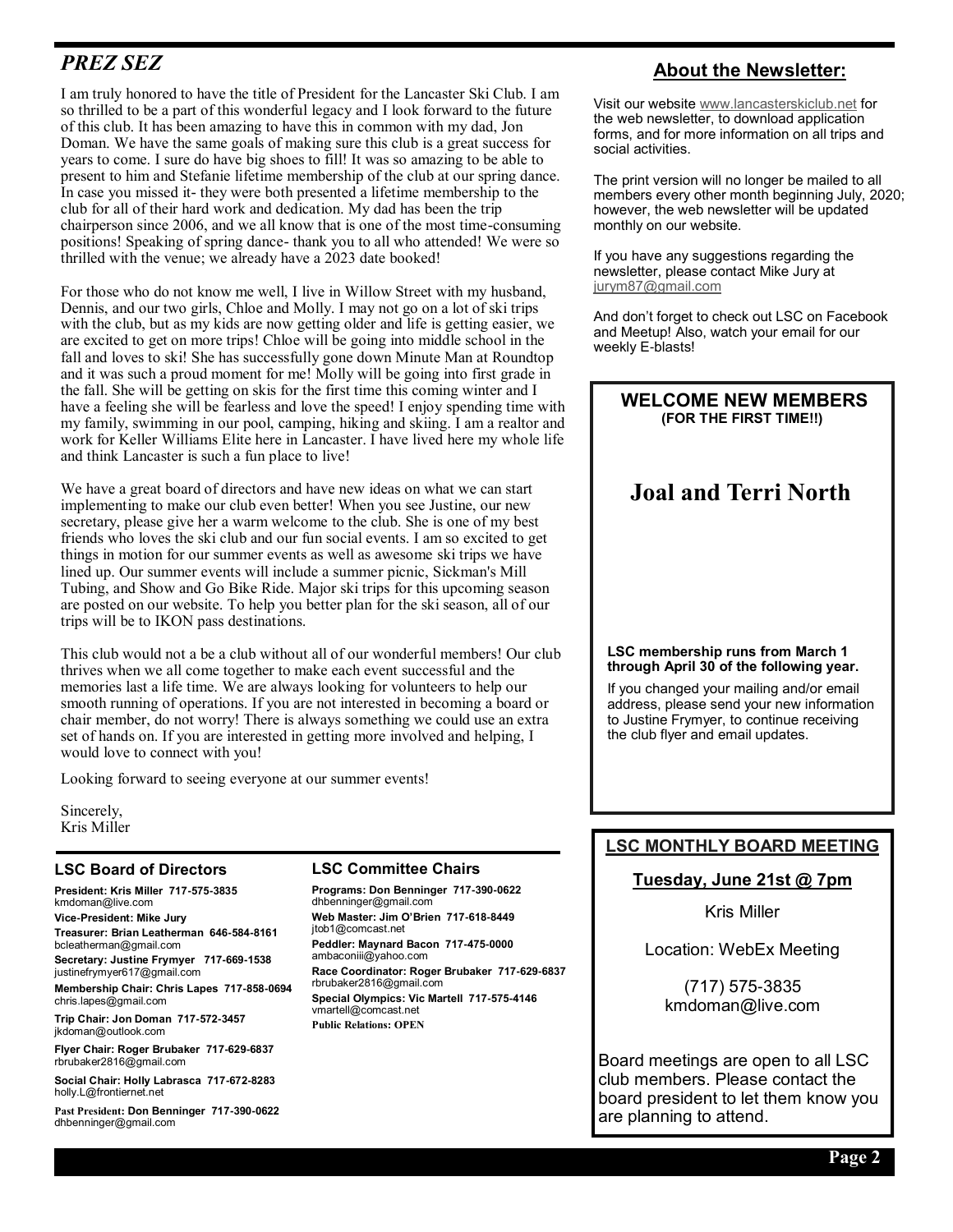## *Trip Committee Update*

To help you better plan for the upcoming season the Lancaster Ski Club will be running all Major and Weekend trips to IKON PASS destination mountains for the 2022-2023 season. When purchasing an IKON PASS please make sure the pass you buy will cover all the ski destinations that the Lancaster Ski Club will be offering this coming season.

**Sun Valley, Idaho January 21-28, 2023**. For those that do not purchase an IKON Pass we will have group Lift tickets available for this trip. Trip Leader – Jon Doman

We checked with Sun Valley's policy on Senior Lift tickets, below is their response:

Is there a senior price? If so, net group rate and age eligibility? Or is the group rate that you will be providing better? There is a walkup senior price for 65+, we do not offer group senior tickets. It is hard to say at this stage whether the group rate will be better than the walkup senior rate or not. Is there an age when Seniors can ski for free? Not currently

**Stratton Mt., VT. February 3-5, 2023.** Friday-Sunday trip. Leaving Lancaster around 3-4pm on a Friday. Trip Leader – Patrick Lever

**Sugarloaf, Maine February 8-12, 2023**, with Thurs-Sat as ski/snowboard days. Please remember that there will be Wi-Fi on the bus so you may have an opportunity to do some work during the travel days of the trip. Trip Leader – Michael Jury

**Ski Utah Safari March 4-10, 2023.** We will be staying in Ogden, Utah and taking a private charter bus each day (5 days of skiing/boarding). Alta, Brighton, Solitude, Snowbird and Snowbasin. Trip Leader – TBD

Pricing and details for all the above trips will be coming out in June. Please watch for updates on the Lancaster Ski Club website and Eblasts.

*The Lancaster Ski Club is having a link on our website for you to have a direct link to purchase your IKON passes. Using this link will get you a discount off the normal price of the IKON pass. Please be patient as we work through completing this process.*

If you have any questions regarding the trips, the trip application, or sign-up policy or would like to be considered as a trip leader or to serve on the Trip Committee, please contact me directly.

Jon Doman, Trip Chairperson

[jkdoman@outlook.com](mailto:jkdoman@outlook.com) or 717-572-3457

Think Snow!!